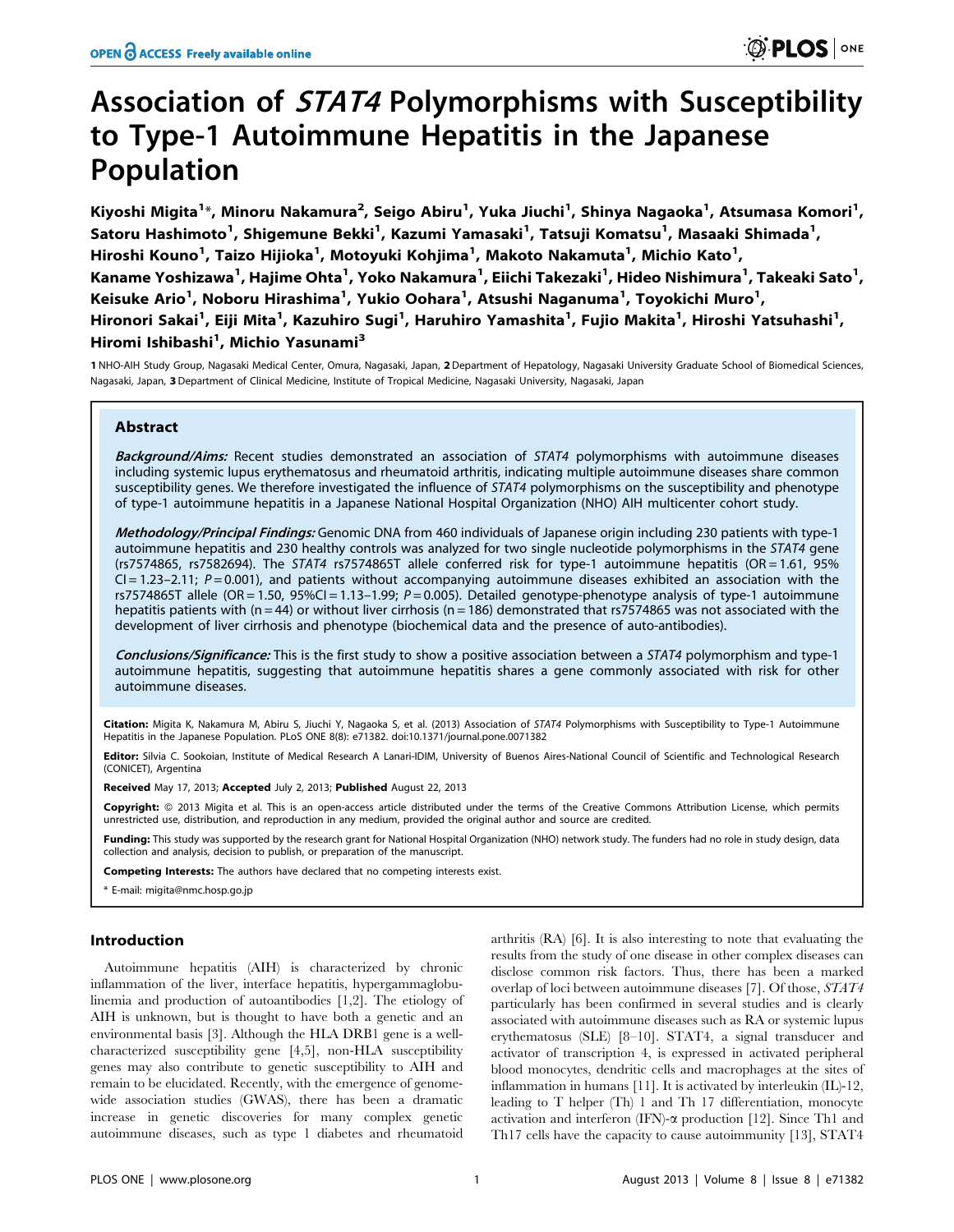may play a crucial role in the development of autoimmune diseases, including AIH.

The degree of risk for RA or SLE susceptibility observed with the STAT4 haplotype was found to be similar in Caucasian and Japanese populations [14–16]. In addition, meta-analysis demonstrated that the STAT4 rs7574865 T allele conferred susceptibility to various autoimmune diseases, suggesting an association between STAT4 gene polymorphism and autoimmune diseases [17].

STAT4 is considered important in a mouse model of Th1 dependent liver injury [18]. Therefore, we hypothesized that STAT4 polymorphisms may overlap in genetic susceptibility between AIH and other autoimmune diseases. To test this hypothesis, we investigated the association of STAT4 with type-1 AIH susceptibility using a large series of Japan NHO-AIH registry [19]. We also tried to evaluate whether the gene was associated with type-1 AIH outcome measures in a Japanese AIH cohort.

# Materials and Methods

### Study population

Consecutive type-1 AIH patients were initially enrolled in the register of the Japanese National Hospital Organization (NHO) liver-network study, contributed to medical facilities in Japan, and prospectively followed since 2009 as a multicenter cohort population. All patients satisfied the 1999 revised criteria of International Autoimmune Hepatitis Group (IAIHG) diagnosis of type-1 AIH [20]. Patients were excluded from the study if there was histological evidence of cholangitis or non-alcoholic steatohepatitis. In addition, patients who were positive for hepatitis B virus (HBV)-surface antigen (HBsAg) or hepatitis C virus (HCV)-RNA were excluded. Patients with other causes of liver disease, such as excess alcohol or drug use, were excluded based on reviews of their appropriate history and investigations. The control group consisted of 230 gender-matched Japanese healthy subjects (34 men and 196 women). The mean  $\pm$  SD age was 43.9 $\pm$ 13.1 years. Among the cases (AIH) and controls, 156 patients and 163 controls were recruited from West Japan and 74 patients and 67 controls were recruited from East Japan. The study was approved by the Ethics committee of the Nagasaki Medical Center and participating NHO Liver-network hospitals ((NHO Sagamihara National Hospital, Tokyo National Hospital, Yokohama Medical Center, Nagoya Medical Center, Kure Medical Center, Osaka Minami Medical Center, Kyushu Medical Center, Minami Wakayama Medical Center, Shinshu Ueda Medical Center, Kanazawa Medical Center, Higashi Hiroshima Medical Center, Asahikawa Medical Center, Kokura Medical Center, Ureshino Medical Center, Higashi Nagoya National Hospital, Hokkaido Medical Center, Okayama Medical Center, Takasaki General Medical Center, Oita Medical Center, Beppu Medical Center, Osaka Medical Center, Kumamoto Medical Center, Nishigunma National Hospital). Written informed consent was obtained from each individual. This study was conducted with the approval of the ethical committees of Nagasaki Medical Center and participating NHO Liver-network hospitals. Written informed consent was obtained from each individual.

# Variables at study entry

Demographic and other characteristics of the 230 retained patients were recorded in a database at the initial assessment. Data included sex, age at diagnosis, time of onset of symptoms or other evidence of liver disease, markers of infection with hepatitis viruses HBV and HCV, alcohol intake, coexisting autoimmune diseases, serum levels of ALT, AST, alkaline phosphatase and bilirubin, platelet count and prothrombin time. Anti-nuclear antibodies (ANA) and anti-smooth muscle antibodies (ASMA) were measured by indirect immunofluorescence on HEp-2 cells and cut-off titers for positivity were 1:40. Liver tissue from percutaneous biopsy performed at the referring facility was available for the majority of patients at the time of entry (192/230, 83.5%), but for only a few at the subsequent follow-up examination (7/230, 3.0%). The histological variables examined included degree of fibrosis (0; absent, 1; expansion of fibrosis to parenchyma, 2; portal-central or portal-portal bridging fibrosis, 3; presence of numerous fibrous septa, 4; multi-nodular cirrhosis). The histological diagnosis of cirrhosis required a loss of the normal lobular architecture, reconstruction of hepatic nodules and presence of regenerative nodules [21]. Liver biopsy was not performed for patients who had apparent biochemical, endoscopic and ultrasound features of liver cirrhosis. All phenotypic data were collected blind to the results of the genotypic data.

### DNA extraction and genotyping

Blood samples were taken from all study participants, and genomic DNA was isolated from peripheral blood leukocytes using a DNA blood mini kit from Qiagen (Hilden, Germany) according to the manufacturer's guidelines. STAT4 SNPs (rs7574865, rs7582694) were determined by the polymerase chain reaction– restriction fragment length polymorphism (PCR–RFLP) method [22,23]. The primers used for the PCR reaction were rs7574865, F:5'-AAAGAAGTGGGATAAAAAGAAGTTTG-3', R:5'-CCACTGAAATAAGATAACCACTGT-3', and rs7582694, F:5'-ATCCAACTCTTCTCAGCCCTT-3', R:5'-TCATAAT-CAGGAGAGAGGAGT-3'.

Rs7574865 was a 147-bp PCR product and was digested with restriction enzyme *HpaI* (New England Biolabs) and electrophoresed on a 2.5% polyacrylamide gel. Rs7574865 was a 338-bp PCR product was digested with restriction enzyme  $HppCH4III$ (New England Biolabs) and electrophoresed on a 3.0% polyacrylamide gel.

HLA-DRB1 genotyping was performed as described previously [24]. Briefly, the HLA-DRB1 genotype was determined by sequence-based typing (SBT) of group-specific PCR products.

#### Statistical analyses

Results are expressed as mean  $\pm$  SD. The statistical significance of differences between groups was calculated by either the chisquare test or Fisher's exact test for categorical data and Mann-Whitney's U-test for quantitative data. Multivariate logistic regression analysis was performed with SPSS v.18 for windows (SPSS Statistics, Illinois). Deviation from Hardy-Weinberg equilibrium was assessed using the SNPAlyze software ver. 7.0 (Dynacom, Yokohama, Japan). Power calculations were performed by using an online power calculator [25]. A P value of  $<$ 0.05 was considered significant.

## Results

## Baseline data at entry

Of the original 240 patients registered in the NHO-AIH study, 10 were excluded from analysis because of overlapping primary biliary cirrhosis (PBC). The remaining 230 patients were eligible for the study. Table 1 shows other demographic data for the cohort at entry. Among the enrolled type-1 AIH patients, 206  $(89.6\%)$  were positive for ANA ( $>1:40$ ) and 96 (41.7%) for ASMA  $(>1:40)$ . Some patients with lower serum aminotransferase or total bilirubin were managed with ursodeoxycholic acid (UDCA) therapy alone, which was demonstrated to be efficacious in Japanese patients with type I autoimmune hepatitis [26]. Among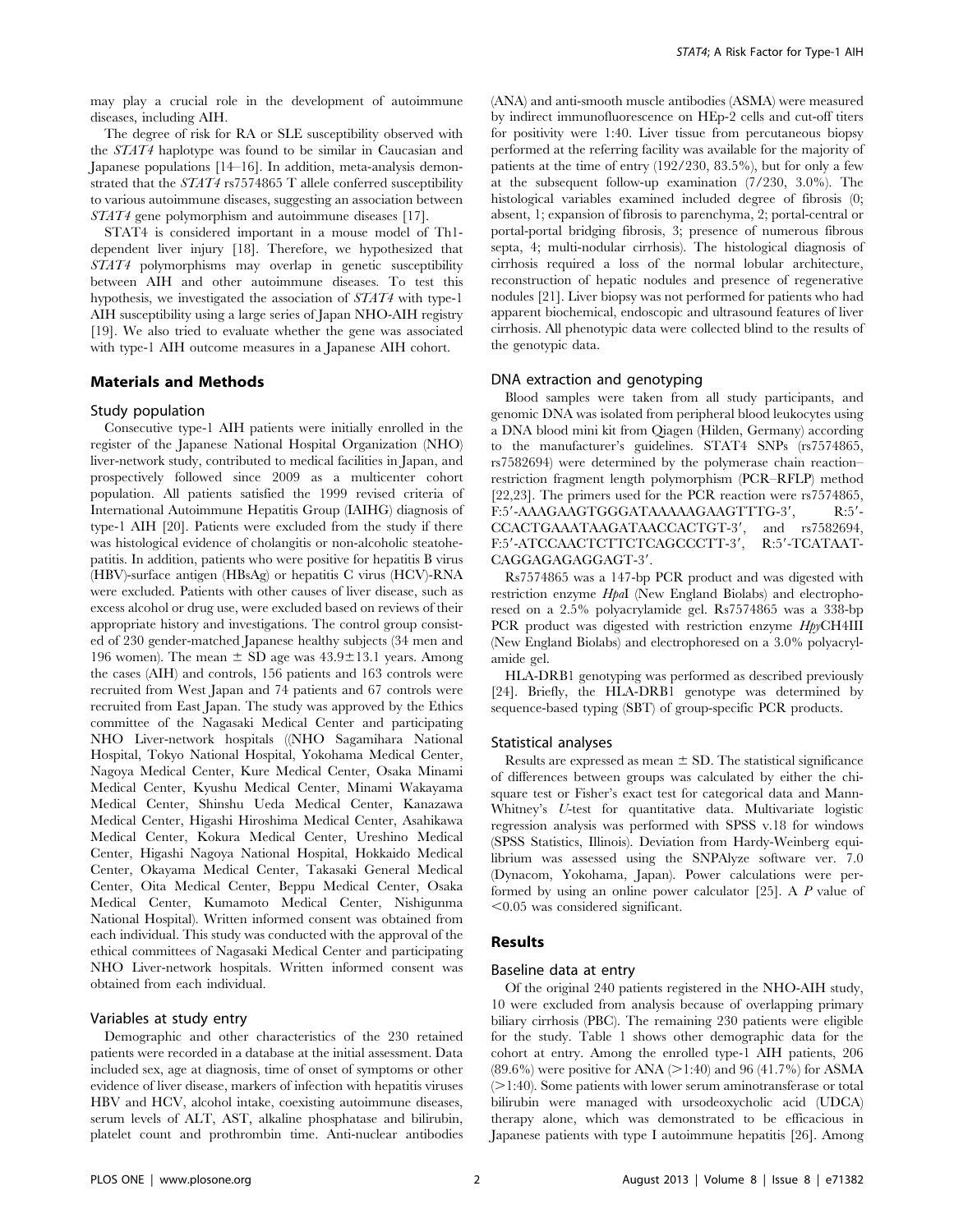Table 1. Baseline characteristics of type-1 AIH patients.

|                                       | $n = 230$         |
|---------------------------------------|-------------------|
| Gender (male/female)                  | 23/207            |
| Age at presentaion (years)            | $59.6 \pm 12.2$   |
| Other autoimune diseases              | 39(17.0%)         |
| <b>Baseline Laboratory Values</b>     |                   |
| AST $(<$ 40 IU/L)                     | $432.5 \pm 444.1$ |
| ALT $(<$ 40 IU/L)                     | $484.3 \pm 490.5$ |
| ALP $(<112$ IU/L)                     | $463.5 \pm 210.3$ |
| Total Bilirubin (mg/ml)               | $3.83 \pm 6.14$   |
| Albumin (3.5-5.0 g/L)                 | $3.85 \pm 0.67$   |
| lgG (870-1700 mg/dl)                  | 2489.4 ± 931.4    |
| Platelets $(15-40 \times 10^4/\mu l)$ | $18.6 \pm 7.1$    |
| ANA + $( \ge 1:40)$                   | 206(89.6%)        |
| ASMA + $(≥1:40)$                      | 96(41.7%)         |
| Cirrhosis at presentation             | 44(19.1%)         |
| <b>Received treatment</b>             |                   |
| Steroid alone                         | 81(35.2%)         |
| Steroid + UDCA                        | 72(31.3%)         |
| Steroid + Aza                         | 15(6.5%)          |
| <b>UDCA</b> alone                     | 49(21.3%)         |

Abbreviations: AIH; autoimmune hepatitis, AST; aspartate aminotransferase, ALT; alanine aminotransferase, ALP; alkaline phosphate, IgG; immunoglobulin G, ANA; anti-nuclear antibody, ASMA; anti-smooth muscle antibody, UDCA; ursodeoxy cholic acid, Aza; azathioprine. Data are expressed as number (percentage) or mean  $\pm$  standard deviations. doi:10.1371/journal.pone.0071382.t001

230 eligible patients, 29 (12.6%) had liver cirrhosis at the time of diagnosis, and among the remaining 201 patients without liver cirrhosis, 15 developed liver cirrhosis during the follow-up. Two patients died because of complications (ruptured esophageal varices 1, hepatic failure 1) of liver cirrhosis during follow-up.

## Association of STAT4 polymorphisms with type-1 AIH

The genotype frequencies for STAT4 rs7574865 and rs7582694 were in HWE (Hardy-Weinberg equilibrium) in both the patient and control populations (data not shown). Because of the strong linkage disequilibrium between rs7574865 and rs7582694  $(R^2 = 0.949$  and  $D' = 0.981$ , very similar results were observed between rs7574865 (Table 2) and rs7582694 (Table 3). We observed a significant difference in allele frequency and genotype distribution of  $STAT4$  polymorphisms (rs7574865) between type-1 AIH patients and controls. As shown in Table 2, the minor T allele and TT genotype frequencies at STAT4 rs7574865 in the type-1 AIH group differed significantly from those in the control group.

To determine whether the observed association of the STAT4 gene SNPs with disease susceptibility was caused by other autoimmune diseases associated with AIH, we stratified type-1 AIH patients without other overlapping autoimmune diseases. There was a significant association of STAT4 rs7574865 with susceptibility to type-1 AIH even in the AIH patients without other overlapping autoimmune diseases (Table 4).

# Associations between STAT4 genotype status and type-1AIH phenotype

To examine the associations between HLA-DR and type-1 AIH, HLA-DR allele typing was performed in patients with type-1

Table 2. STAT4 rs7574865 polymorphism in patients with type-1 AIH and controls.

|                         |     | Control<br>(%) | AIH<br>(%) | $p$ -value <sup>a</sup> | OR (95%CI)         |
|-------------------------|-----|----------------|------------|-------------------------|--------------------|
|                         |     | $n = 230$      | $n = 230$  |                         |                    |
| Genotype<br>frequencies |     |                |            | 0.001                   |                    |
|                         | G/G | 103(44.8)      | 77(33.5)   |                         |                    |
|                         | G/T | 108(47.0)      | 109(47.4)  |                         |                    |
|                         | T/T | 19(8.3)        | 44(19.1)   |                         |                    |
| Allele                  |     |                |            | 0.001                   |                    |
|                         | G   | 314(68.3)      | 263(57.2)  |                         | 1                  |
|                         | Т   | 146(31.7)      | 197(42.8)  |                         | 1.611(1.230-2.109) |

Abbreviation: AIH; autoimmune hepatitis, OR; odds ratio, CI; confidence interval, STAT4; signal transducer and activator or transcription.

<sup>a</sup>Genotype frequencies were determined by  $\chi$ 2 test using 2×3 contingency tables between patients with AIH and healthy controls. Allele frequencies were determined by  $\chi$ 2 test using 2×2 contingency tables between patients with AIH and healthy controls.

doi:10.1371/journal.pone.0071382.t002

Table 3. STAT4 rs7582694 polymorphism in patients with type-1 AIH and controls.

|                         |     | Control<br>(%) | AIH<br>(%) |       | $p$ -value <sup>a</sup> OR (95%CI) |
|-------------------------|-----|----------------|------------|-------|------------------------------------|
|                         |     | $n = 230$      | $n = 230$  |       |                                    |
| Genotype<br>frequencies |     |                |            | 0.001 |                                    |
|                         | G/G | 101(43.9)      | 80(34.8)   |       |                                    |
|                         | G/C | 109(47.4)      | 103(44.8)  |       |                                    |
|                         | C/C | 20(8.7)        | 47(20.4)   |       |                                    |
| Allele                  |     |                |            | 0.001 |                                    |
|                         | G   | 311(67.6)      | 263(57.2)  |       | 1                                  |
|                         | C   | 149(32.4)      | 197(42.8)  |       | 1.563(1.195-2.046)                 |

Abbreviation: AIH; autoimmune hepatitis, OR; odds ratio, CI; confidence interval, STAT4; signal transducer and activator or transcription.

<sup>a</sup>Genotype frequencies were determined by  $\chi$ 2 test using 2×3 contingency tables between patients with AIH and healthy controls. Allele frequencies were determined by  $\chi$ 2 test using 2×2 contingency tables between patients with AIH and healthy controls.

doi:10.1371/journal.pone.0071382.t003

AIH. In the analysis of HLA-DR alleles, the frequencies of DR  $*04$ allele was significantly increased in type-1 AIH patients as compared with those in controls (Table 5). The STAT4 rs7574865 T allele and HLA-DR \*04 allele for the progression to liver cirrhosis were subjected to multivariate logistic regression analysis. Neither HLA-DR \*04 allele nor rs7574865 T allele did not contribute to the progression to liver cirrhosis (data not shown). Based on the significant association of the rs7574865 with susceptibility to type-1 AIH, we also performed a detailed genotype-phenotype analysis using the clinical data. However, we found no significant difference in the presence of autoantibodies (ANA or ASMA) and the peak levels of transaminases or total bilirubin (AST, ALT, TB) by laboratory tests among each genotype (data not shown).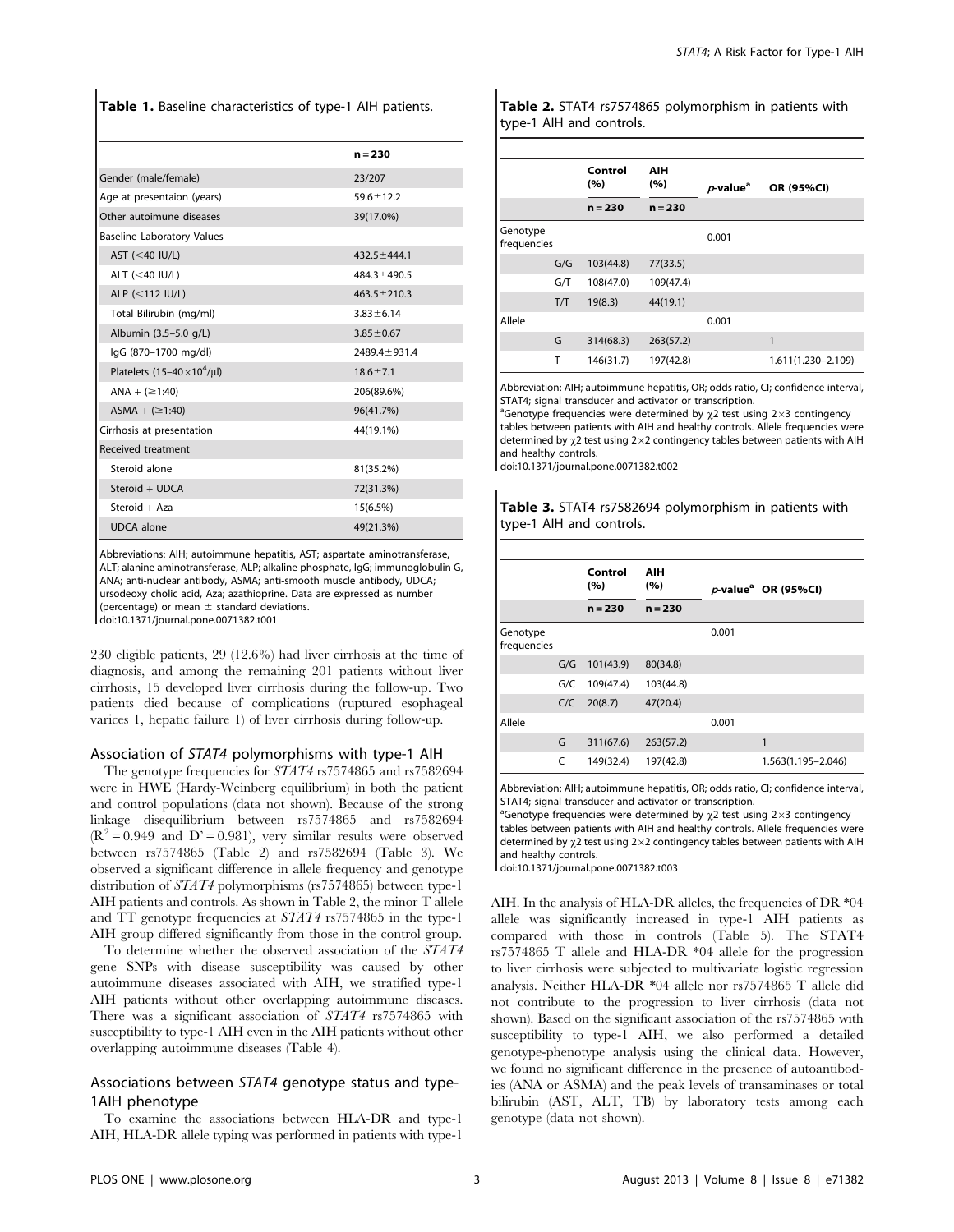Table 4. STAT4 rs7574865 polymorphism in patients with type-1 AIH without other autoimmune diseases.

|                      |     | Control (%) | AIH without other<br>autoimmune diseases (%) | $p$ -value <sup>a</sup> | OR (95%CI)         |
|----------------------|-----|-------------|----------------------------------------------|-------------------------|--------------------|
|                      |     | $n = 230$   | $n = 191$                                    |                         |                    |
| Genotype frequencies |     |             |                                              | 0.008                   |                    |
|                      | G/G | 103(44.8)   | 68(35.6)                                     |                         |                    |
|                      | G/T | 108(47.0)   | 89(46.6)                                     |                         |                    |
|                      | T/T | 19(8.3)     | 34(17.8)                                     |                         |                    |
| Allele               |     |             |                                              | 0.005                   |                    |
|                      | G   | 314(68.3)   | 225(58.9)                                    |                         |                    |
|                      | т   | 146(31.7)   | 157(41.1)                                    |                         | 1.501(1.131-1.992) |

Abbreviation: AIH; autoimmune hepatitis, OR; odds ratio, CI; confidence interval, STAT4; signal transducer and activator or transcription.

<sup>a</sup>Genotype frequencies were determined by x<sub>2</sub> test using 2×3 contingency tables between patients with AIH and healthy controls. Allele frequencies were determined by  $\chi$ 2 test using 2×2 contingency tables between patients with AIH and healthy controls.

doi:10.1371/journal.pone.0071382.t004

# Discussion

AIH reflects a complex interaction between triggering factors, environmental factors, genetic predisposition and the immune regulatory network [3]. Most knowledge concerning the genetic factors of AIH comes from studies of the HLA genes [4,5]. Although multiple genes are probably involved, HLA genes appear to play a dominant role in the predisposition to AIH [27]. Genetic factors other than HLA genes that can affect the susceptibility of AIH are mainly polymorphisms in genes that encode proteins that affect cytokine pathways responsible for modulating immunity [27–29]. Although autoimmune diseases include a wide array of different organ involvement and symptoms, they all share a common component: the loss of immune tolerance toward ''self antigen'' [30]. Findings in recent genetic studies support the emerging concept that distinct clinical autoimmune diseases may share genetic susceptibility factors. STAT4 is a critical transcription factor involved in the regulation of Th1/Th2 cytokine balance [12]. STAT4 polymorphisms have been found to be associated with various autoimmune diseases [8–10].

This study is the first to investigate a detailed correlation between STAT4 gene polymorphisms and susceptibility to type-1 AIH in a Japanese nationwide AIH cohort study. In the current study, we confirmed an association of STAT4 polymorphisms with susceptibility to type-1 AIH. Our data suggest that STAT4 may be an ''autoimmune disease susceptibility gene'' and support the concept of deregulated pathways across multiple autoimmune diseases. In addition to their influence on autoimmune disease susceptibility, STAT4 polymorphisms can also influence disease phenotypes. For example, rs7574865 in SLE patients was associated with severe disease manifestations, such as nephritis, high double stranded-DNA antibody production and younger age of disease onset. [31] For patients with systemic sclerosis, this polymorphism was associated with the presence of pulmonary

Table 5. Distribution of HLA-DR alleles distribution in patients with type-1 AIH.

| <b>HAL-DR</b> alleles | AIH                 | Control             | P        | P <sub>C</sub> | OR (95%CI)             |
|-----------------------|---------------------|---------------------|----------|----------------|------------------------|
|                       | Alleles, No.(%)     | Alleles, No.(%)     |          |                |                        |
|                       | $(n = 460$ alleles) | $(n = 460$ alleles) |          |                |                        |
| $*01$                 | 8(1.7)              | 24(5.2)             | 0.004    | 0.052          | $0.322(0.143 - 0.723)$ |
| $*04$                 | 189(41.1)           | 118(25.7)           | 0.000001 | 0.000013       | 2.021(1.528-2.674)     |
| $*07$                 | 1(0.2)              | 4(0.9)              | 0.187    | 2.431          | $0.248(0.028 - 2.231)$ |
| $*08$                 | 67(14.6)            | 42(9.1)             | 0.011    | 0.143          | 1.697(1.126-2.556)     |
| $*09$                 | 52(11.3)            | 70(15.2)            | 0.080    | 1.040          | $0.710(0.483 - 1.043)$ |
| $*10$                 | 4(0.9)              | 2(0.4)              | 0.343    | 4.459          | 2.009(0.366-11.021)    |
| $*11$                 | 7(1.5)              | 7(1.5)              | 1.000    | 13.000         | $1.000(0.348 - 2.874)$ |
| $*12$                 | 19(4.1)             | 26(5.7)             | 0.285    | 3.705          | $0.719(0.392 - 1.319)$ |
| $*13$                 | 16(3.5)             | 47(10.2)            | 0.000052 | 0.000676       | $0.317(0.177 - 0.567)$ |
| $*14$                 | 26(5.7)             | 28(6.1)             | 0.779    | 10.127         | $0.924(0.533 - 1.602)$ |
| $*15$                 | 66(14.3)            | 88(19.1)            | 0.052    | 0.676          | $0.708(0.499 - 1.004)$ |
| $*16$                 | 4(0.9)              | 2(0.4)              | 0.343    | 4.459          | 2.009(0.366-11.021)    |
| $*17$                 | 1(0.2)              | 2(0.4)              | 0.500    | 6.500          | $0.499(0.045 - 5.521)$ |

HLA-DRB1 allele was assessed by cis-square test. The probability values were corrected (Pc) for multiple testing (Bonferroni correction). doi:10.1371/journal.pone.0071382.t005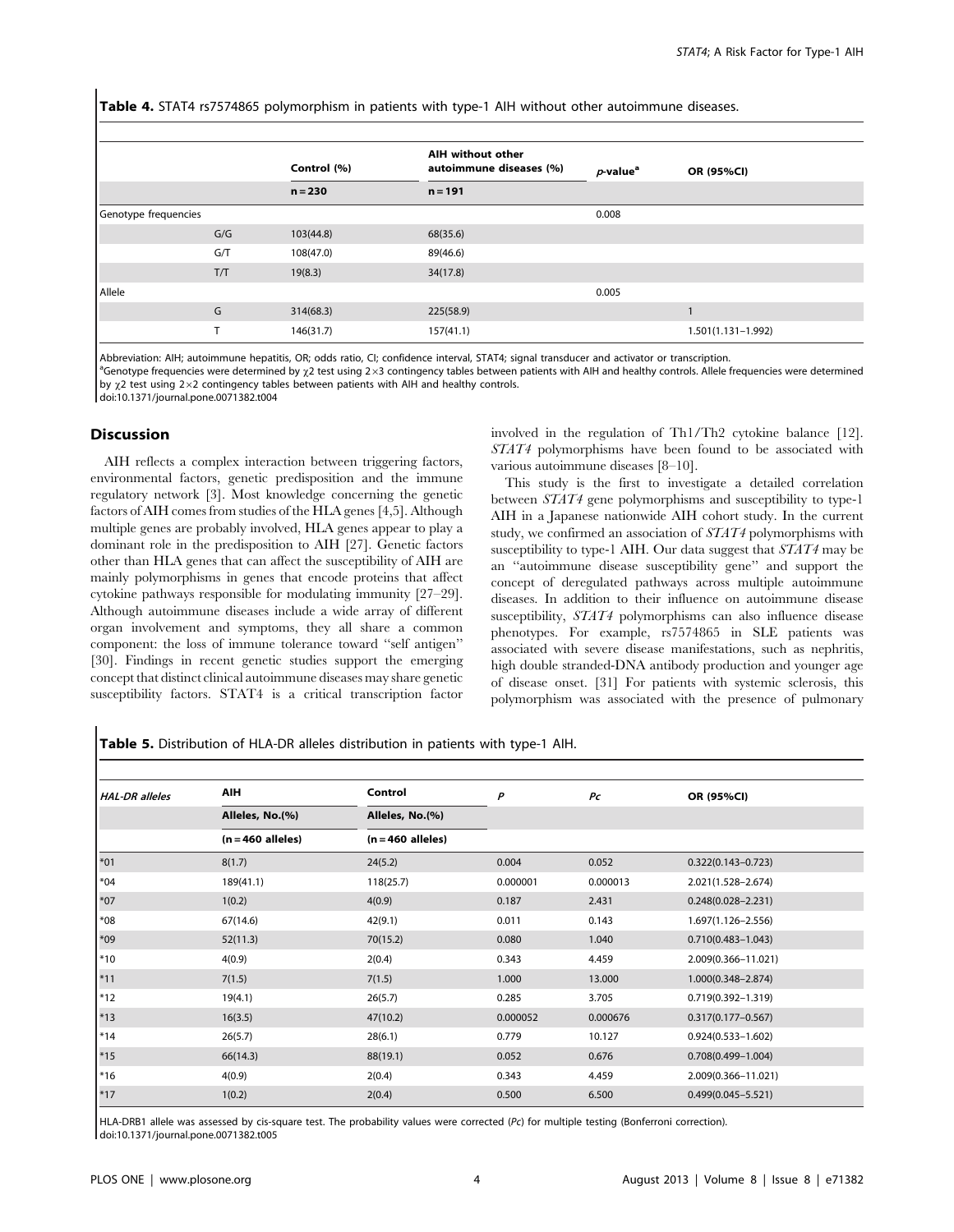fibrosis [32]. Therefore, we examined possible associations between STAT4 and the clinical phenotype of type-1 AIH. However, we did not find evidence of association between STAT4 polymorphisms and disease progression or phenotype of type-1 AIH.

Regarding the disease-developing effect of genetic variants in the STAT4 region on type-1 AIH observed in our study, it might be interesting to determine whether the STAT4 risk alleles have different expression levels or functional effects in different effector cells [33]. The susceptibility SNP rs7574865 is located within intron 3 of STAT4, a non-coding region. It is suspected that it may influence the gene expression of STAT4 at the level of transcription or splicing variation [34]. A recent study reported that the expression level of STAT4 in peripheral blood mononuclear cells correlated with the risk allele of STAT4 rs7574865 [33]. This might indicate the effects of different STAT4 gene variants on STAT4 expression levels. To date, the main alternative spliced isoforms of  $STAT4$  are STAT4 $\alpha$  and STAT4 $\beta$ . STAT4 $\beta$  is a shorter form of the full-length  $STAT4\alpha$  and is not as efficient as  $STAT4\alpha$  for the direct induction of IFN- $\gamma$  gene expression activated by IL-12 in Th1 cells [35]. However, expression of  $STAT4\beta$ , lacking the transactivation domain, was not affected by the STAT4 SNPs [33]. Additionally, a significant inverse correlation with T-risk alleles at rs7574865 and the methylation status of the STAT4 promoter was demonstrated in inflammatory bowel disease [36]. The STAT1 gene is located adjacent to STAT4 suggesting it is also a candidate susceptibility gene for autoimmune disease [37]. To examine the role of the STAT1-STAT4 region, 52 tag SNPs encompassing this region in Japanese lupus patients [38]. The SNPs rs11889341 and rs10168266 were in linkage disequilibrium (LD) with rs7574865 and were significantly associated with SLE [38]. In contrast, significant association was not detected for SNPs in the STAT1 region [38].

AIH pathogenesis are more complex than the traditional dichotomous Th1/Th2 paradigm, where STAT4 represents a transcription factor that induces IL-12, IL-23 and type 1 IFNmediated signals to Th1 and Th17 differentiation, monocyte activation and interferon- $\gamma$  production [39]. STAT4 is important for IL-22 production, which plays a pathological role in IL-17 dependent hepatitis [40].

A recent study showed that G allele at rs7574865 was associated with increased risk for HCC, suggesting dual roles of STAT4 in autoimmune diseases and HBV-related HCC [41]. Interestingly, subjects with GG genotype at rs7574865 had the lowest mRNA levels of STAT4 in both HCC and non-tumor tissues compared with TG and TT genotypes [41]. Considering the role of STAT4 in Th1 immune responses, rs7574865 polymorphisms may affect the hepatic immune response against auto-antigen or viral antigen, contributing to the susceptibility of these related disorders. Further studies will be needed to examine the different possible mechanisms by which the variant haplotypes contribute to AIH.

The current study was limited because there were relatively small numbers of patients, and because some of the phenotypes

# References

- 1. Manns MP, Vogel A (2006) Autoimmune hepatitis, from mechanisms to therapy. Hepatology 43: S132–44.
- 2. Czaja AJ, Manns MP (2010) Advances in the diagnosis, pathogenesis, and management of autoimmune hepatitis. Gastroenterology 139: 58–72.
- 3. Longhi MS, Ma Y, Mieli-Vergani G, Vergani D (2010) Aetiopathogenesis of autoimmune hepatitis. J Autoimmun 34: 7–14.
- 4. Strettell MD, Donaldson PT, Thomson LJ, Santrach PJ, Moore SB, et al (1997) Allelic basis for HLA-encoded susceptibility to type 1 autoimmune hepatitis. Gastroenterology 112: 2028–35.

examined were related to disease activity, and therefore may have fluctuated naturally or as a result of treatment. Additionally, it was difficult to perform a replication study due to the very low prevalence of type-1 autoimmune hepatitis and limited numbers of enrolled patients. In the current study, the power to detect a 1.6 fold increased risk, assuming an alpha value of 0.05, was 0.627 for rs7574865 T allele. Another limitation is the lack of complete information regarding the causal polymorphisms and their exact functional roles.

In summary, our results identified STAT4 SNP rs7574865 as a disease-susceptible gene variant in type-1 AIH. Further studies on the expression and regulation of STAT4 in the liver will be required to investigate the functional consequences of STAT4 gene variants in more detail.

#### Acknowledgments

This study could not have been accomplished without the effective and dedicated participation of each of the following contributors: Sung Kwan Bae, Masashi Ohtani, (NHO Nagasaki Medical Center) Michiyasu Yagura (NHO Tokyo National Hospital), Yukio Watanabe (NHO Sagamihara National Hospital).

# The members of the NHO-AIH study group are:

Kiyoshi Migita, Seigo Abiru, Yuka Jiuchi, Shinya Nagaoka, Sung Kwan Bae, Atsumasa Komori, Masashi Ohtani, Satoru Hashimoto, Shigemune Bekki, Katsumi Yamasaki, Hiroshi Yatsuhashi, Hiromi Ishibashi (NHO Nagasaki Medical Center), Minoru Nakamura (Department of Hepatology, Nagasaki University Graduate School of Biomedical Sciences), Michio Yasunami (Institute of Tropical Medicine, Nagasaki University), Yukio Watanabe, Yoko Nakamura (NHO Sagamihara National Hospital), Michiyasu Yagura (NHO Tokyo National Hospital), Tatsuji Komatsu (NHO Yokohama Medical Center), Masaaki Shimada (NHO Nagoya Medical Center), Kouno Hiroshi (NHO Kure Medical Center), Taizo Hijioka (NHO Osaka Minami Medical Center), Motoyuki Kohjima (NHO Kyushu Medical Center), Michio Kato (NHO Minami Wakayama Medical Center), Kaname Yoshizawa (NHO Shinshu Ueda Medical Center), Hajime Ohta (NHO Kanazawa Medical Center), Eiichi Takezaki (NHO Higashi Hiroshima Medical Center), Hideo Nishimura (NHO Asahikawa Medical Center), Takeaki Sato (NHO Kokura Medical Center), Keisuke Ario (NHO Ureshino Medical Center), Noboru Hirashima (NHO Higashi Nagoya National Hospital), Yukio Oohara (NHO Hokkaido Medical Center), Haruhiro Yamashita (NHO Okayama Medical Center), Atsushi Naganuma (NHO Takasaki General Medical Center), Toyokichi Muro (NHO Oita Medical Center), Hironori Sakai (NHO Beppu Medical Center), Eiji Mita (NHO Osaka Medical Center), Kazuhiro Sugi (NHO Kumamoto Medical Center), Fujio Makita (NHO Nishigunma National Hospital).

#### Author Contributions

Conceived and designed the experiments: KM M. Nakamura H. Yatsuhashi HI. Performed the experiments: YJ MY. Analyzed the data: KM M. Nakamura MY. Contributed reagents/materials/analysis tools: SA SN AK SH SB K. Yamasaki TK MS HK TH M. Kohjima M. Nakamuta M. Kato K. Yoshizawa HO YN ET HN TS KA NH YO AN TM HS EM KS H. Yamashita FM. Wrote the paper: KM M. Nakamura MY HI.

- 5. Yoshizawa K, Ota M, Katsuyama Y, Ichijo T, Matsumoto A, et al (2005) Genetic analysis of the HLA region of Japanese patients with type 1 autoimmune hepatitis. J Hepatol 42: 578-84.
- 6. Baranzini SE (2009) The genetics of autoimmune diseases: a networked perspective. Curr Opin Immunol 21: 596–605.
- 7. Lettre G, Rioux JD (2008) Autoimmune diseases: insights from genome-wide association studies. Hum Mol Genet 17: R116–21.
- 8. Remmers EF, Plenge RM, Lee AT, Graham RR, Hom G, et al (2007) STAT4 and the risk of rheumatoid arthritis and systemic lupus erythematosus. N Engl J Med 357: 977–86.